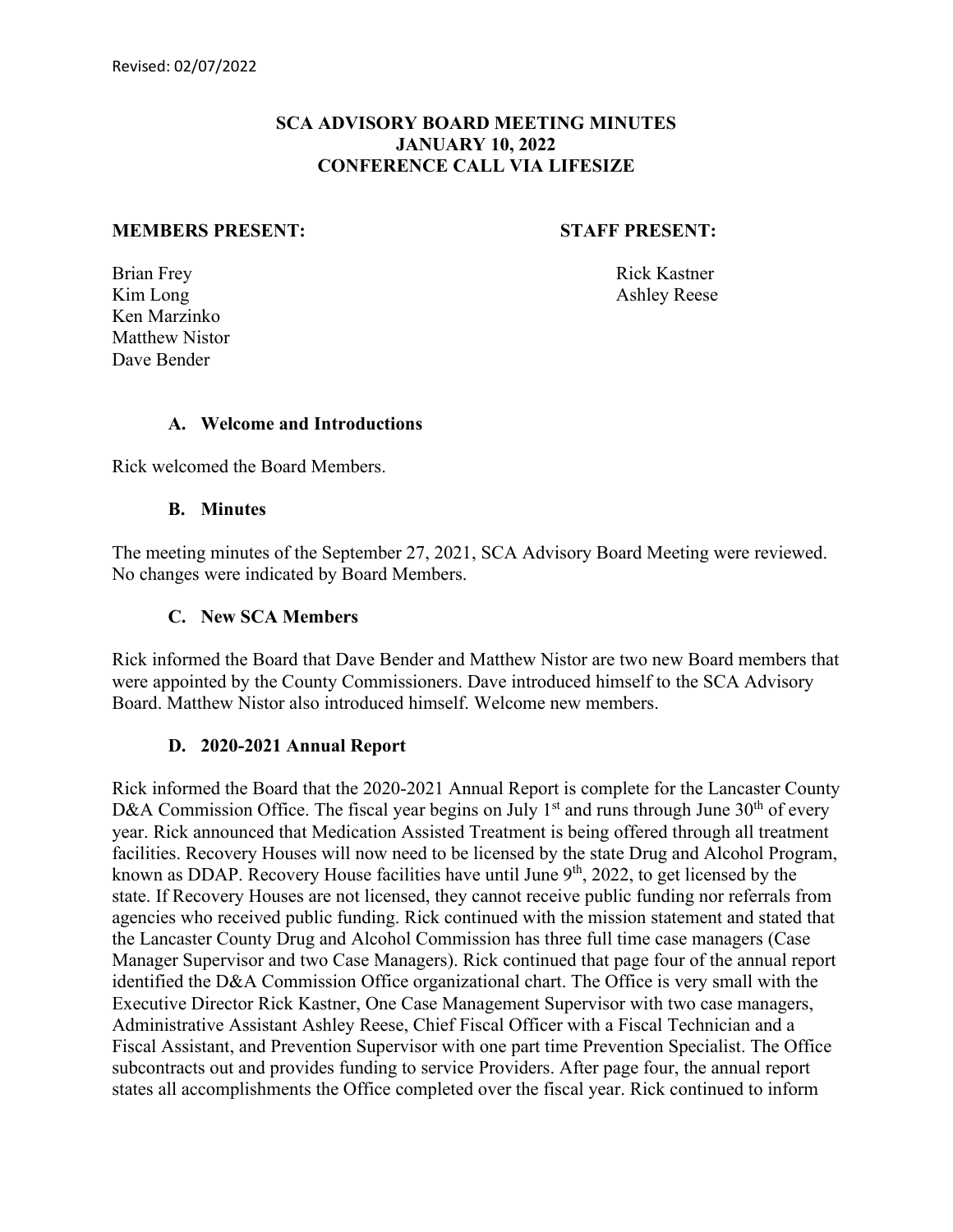SCA Advisory Board Meeting Minutes January 10, 2022 Page Two the Board

that the number of overdose deaths in Lancaster County increased in 2020. Residential facilities remained open during the pandemic, however the ambulatory services switched to virtual. The results of virtual treatment are limited, compared to face to face. Dave asked if any of Lancaster's current Recovery Houses are at risk to not meeting the standards for licensing. Rick stated the original standards were hard to meet, however DDAP modified their requirements, and most recovery houses should not have a hard time meeting the new standards. Rick added that the HealthChoices Project had surplus and one of the reinvestment projects is to offer grants to many of the Recovery Houses. The grant will be about a ten to fifteen-thousand-dollars, that Recovery Houses can use to improve their Recovery House to meet the new DDAP licensing standards. Rick continues to inform the Board that case management is starting to grow. The D&A Office just gave the ok for a couple of facilities to add case managers. The cost for a fulltime case manager is about sixty-six thousand dollars. The Office has a mandatory monthly meeting with Case manager supervisors, to allow everyone to get on the same page.

# **E. HealthChoices Update**

Rick informed the Board that the HealthChoices project provides support for people who do not have insurance and are low income. HealthChoices project has surplus dollars. The surplus dollars can be used to create reinvestment projects, such as funding clients in Recovery Houses, putting recovery support specialist in outpatient clinics, and providing Recovery Houses with Grants to help get DDAP Licensing. The fiscal year for HealthChoices ends December 31<sup>st</sup> with a surplus of nine million dollars for reinvestment projects. Rick continued that the HealthChoices Project is a coalition with Lancaster, Lebanon, Perry, Cumberland, and Dauphin County. Lancaster County has 108 thousand citizens on Medicaid through the HealthChoices Project. There is a total of 265 thousand citizens that receive assistance from the HealthChoices Project in this five-county coalition. Dave Bender asked if the surplus gained in 2021 must be used by 2022. Rick stated that the surplus needs to be spent within 18 to 24 months. Reinvestment funding has stipulations and is typically used for startup or one time only projects.

# **F. Office Update**

Rick informed the Board that the office remains staffed. There are three fiscal staff working remotely, a couple days each week while the rest of the office works Monday through Friday 8:30am to 5:00pm, in the office. In the local field, some of the rehabs had to shut down for a short period of time due to Covid. Outpatient clinics still provide some services though telehealth.